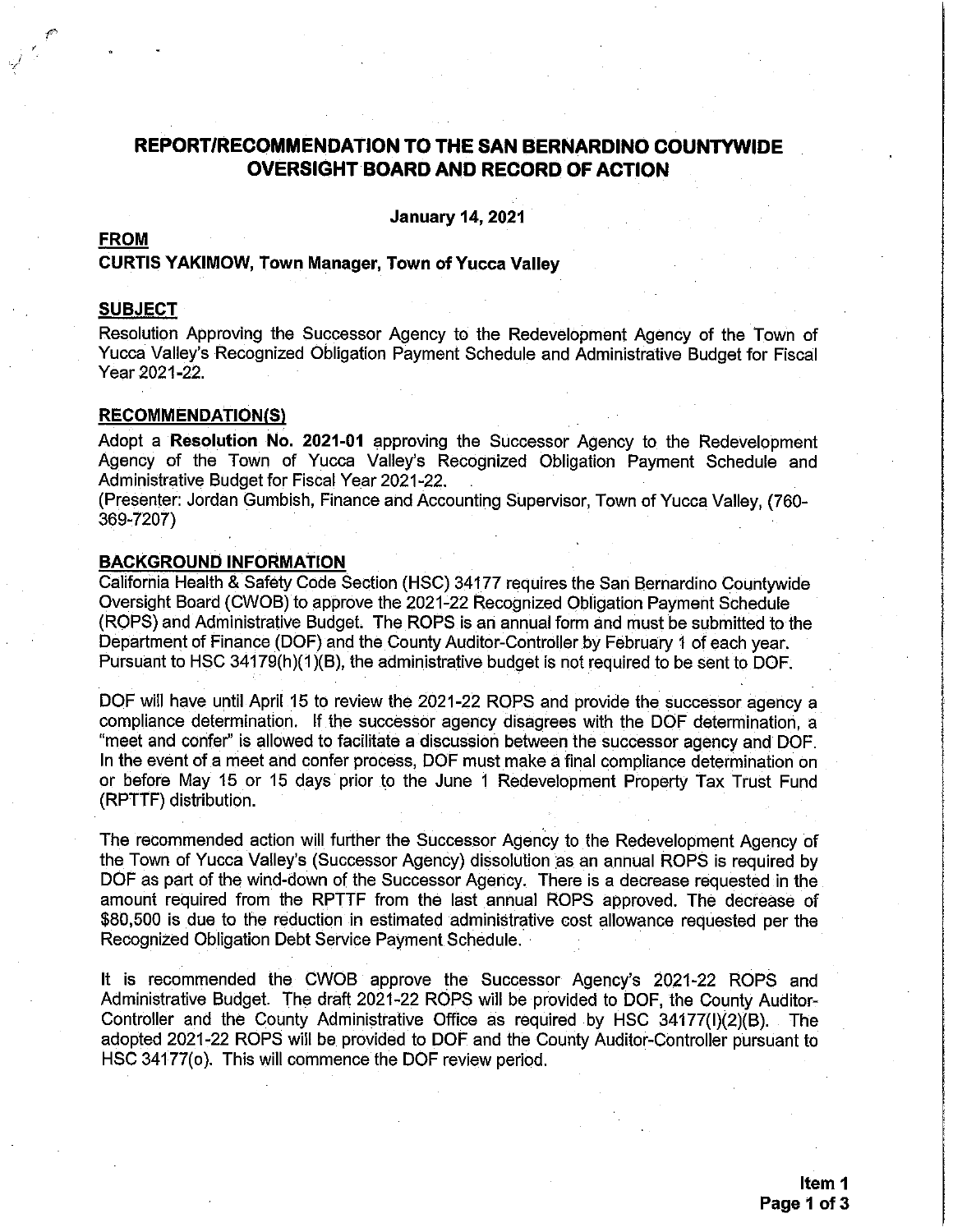Resolution Approving the Successor Agency to the Redevelopment Agency of the Town of Yucca Valley's Recognized Obligation Payment Schedule and Administrative Budget for Fiscal Year 2021-22. **January 14, 2021** 

#### **ATTACHMENTS**

Attachment A - Resolution Attachment B - ROPS for Fiscal Year 2021-22 Attachment C - Administrative Budget for Fiscal Year 2021-22

#### **REVIEW BY OTHERS**

This item has been reviewed by Auditor-Controller/Treasurer/Tax Collector on January 05, 2021 and San Bernardino Countywide Oversight Board Legal Counsel on January 05, 2021.

 $\sigma_{\rm th}$ 

 $\mathcal{L}_{\mathcal{F}}$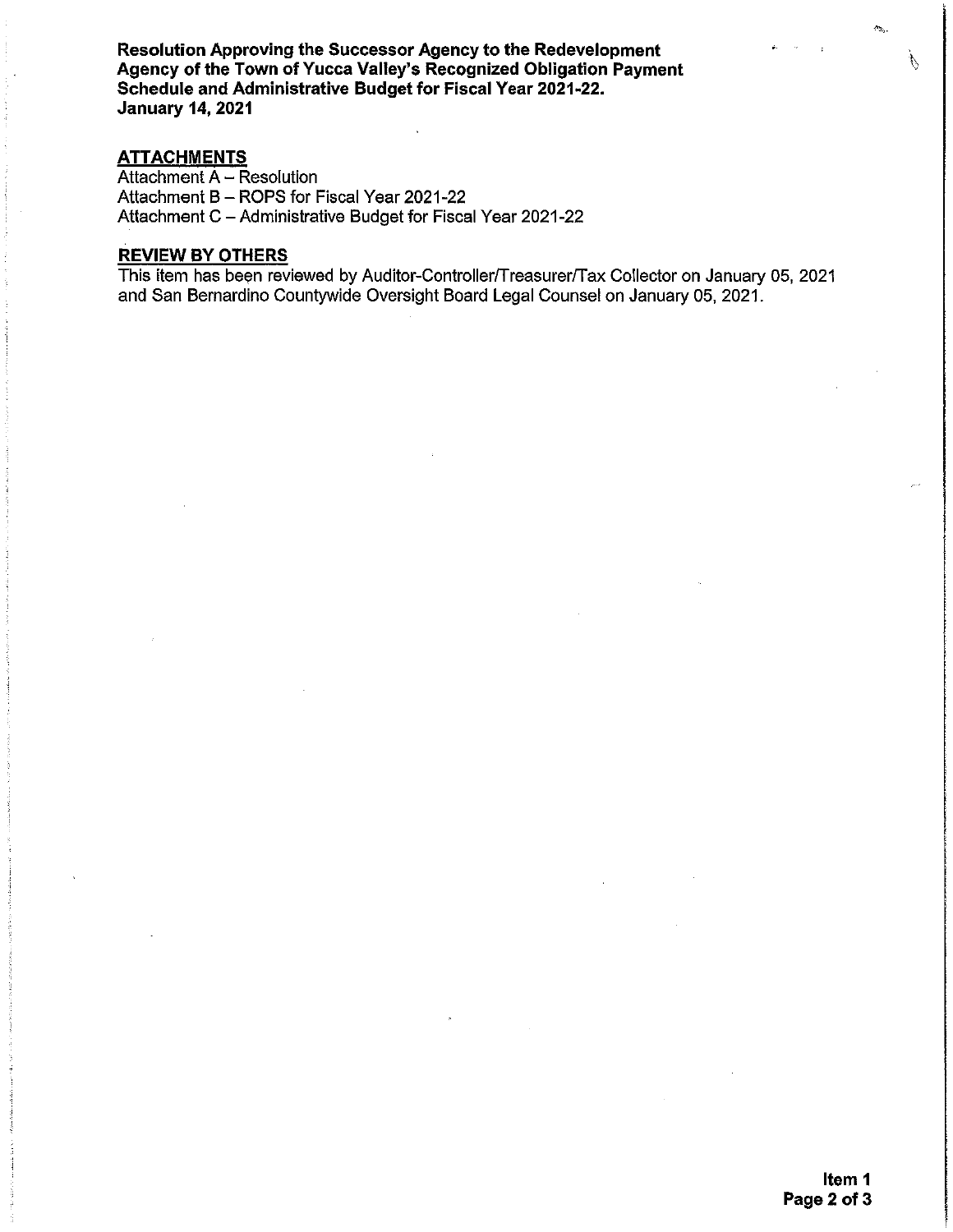Resolution Approving the Successor Agency to the Redevelopment Agency of the Town of Yucca Valley's Recognized Obligation Payment Schedule and Administrative Budget for Fiscal Year 2021-22. **January 14, 2021** 

Record of Action of the San Bernardino Countywide Oversight Board

### **APPROVED**

Moved: Acquanetta Warren Seconded: Lawrence Strong Ayes: Frederick Ang, Richard DeNava, Kenneth Miller, Cindy Saks, Lawrence Strong, Acquanetta Warren, David Wert

Lynna Monell, SECRETARY

rnell **BY** 

DATED: January 14, 2021



- W/Resolution CC: File - San Bernardino Countywide Oversight Board w/attach
- 01/15/2021 LA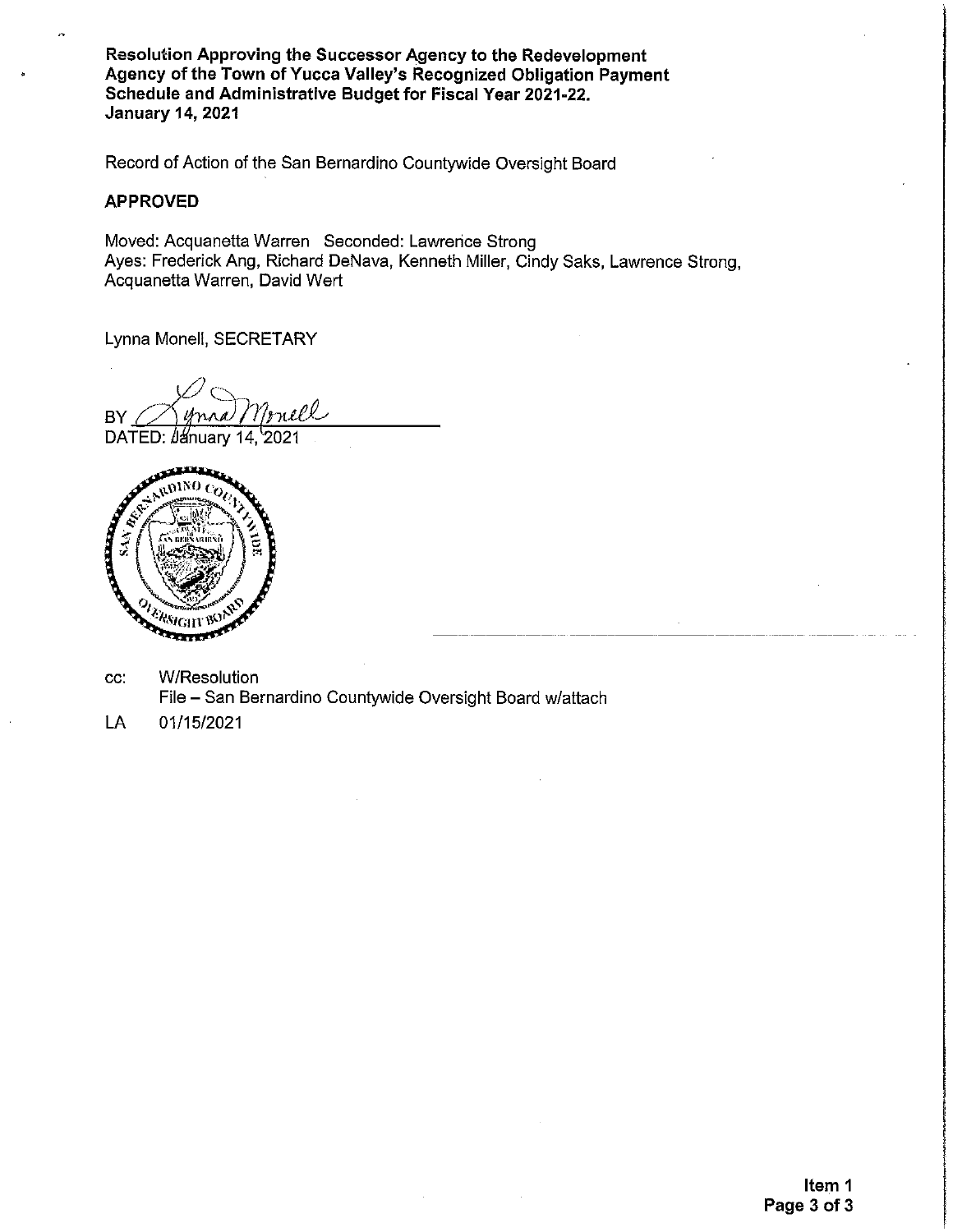#### **RESOLUTION NO. 2021-01**

### **RESOLUTION OF THE SAN BERNARDINO COUNTYWIDE OVERSIGHT BOARD ADOPTING THE SUCCESSOR AGENCY TO THE** REDEVELOPMENT AGENCY OF THE TOWN OF YUCCA VALLEY'S **RECOGNIZED OBLIGATION PAYMENT SCHEDULE AND ADMINISTRATIVE BUDGET FOR FISCAL YEAR 2021-22**

On Thursday, January 14, 2021 on motion of San Bernardino Countywide Oversight Board Member Warren, duly seconded by San Bernardino Countywide Oversight Board Member Strong and carried, the following resolution is adopted by the San Bernardino Countywide Oversight Board, State of California.

WHEREAS, California Health and Safety Code Section (HSC) 34179(e) requires all action items of the San Bernardino Countywide Oversight Board be accomplished by resolution; and

WHEREAS, HSC 34177 requires the San Bernardino Countywide Oversight Board to approve the Recognized Obligation Payment Schedule (ROPS) and administrative budget; and

WHEREAS, pursuant to HSC 34177(o), the deadline for submitting the ROPS for Fiscal Year 2021-22 to the Department of Finance is February 1, 2021.

NOW, THEREFORE, the San Bernardino Countywide Oversight Board hereby resolves, determines and orders as follows:

Section 1. The foregoing recitals are true and correct.

Section 2. The Successor Agency to the Redevelopment Agency of the Town of Yucca Valley's ROPS and Administrative Budget for Fiscal Year 2021-22 in the form presented, together with such changes thereto as may be approved by the San Bernardino Countywide Oversight Board, are hereby approved.

Section 3. This resolution shall take effect from and after the date of its passage and adoption.

PASSED AND ADOPTED by the San Bernardino Countywide Oversight Board, State of California, by the following vote:

> OVERSIGHT BOARD MEMBER: Frederick Ang, Richard DeNava, AYES: Kenneth Miller, Cindy Saks, Lawrence Strong, Acquanetta Warren, David Wert

NOES: **OVERSIGHT BOARD MEMBER: None** 

ABSENT: **OVERSIGHT BOARD MEMBER: None**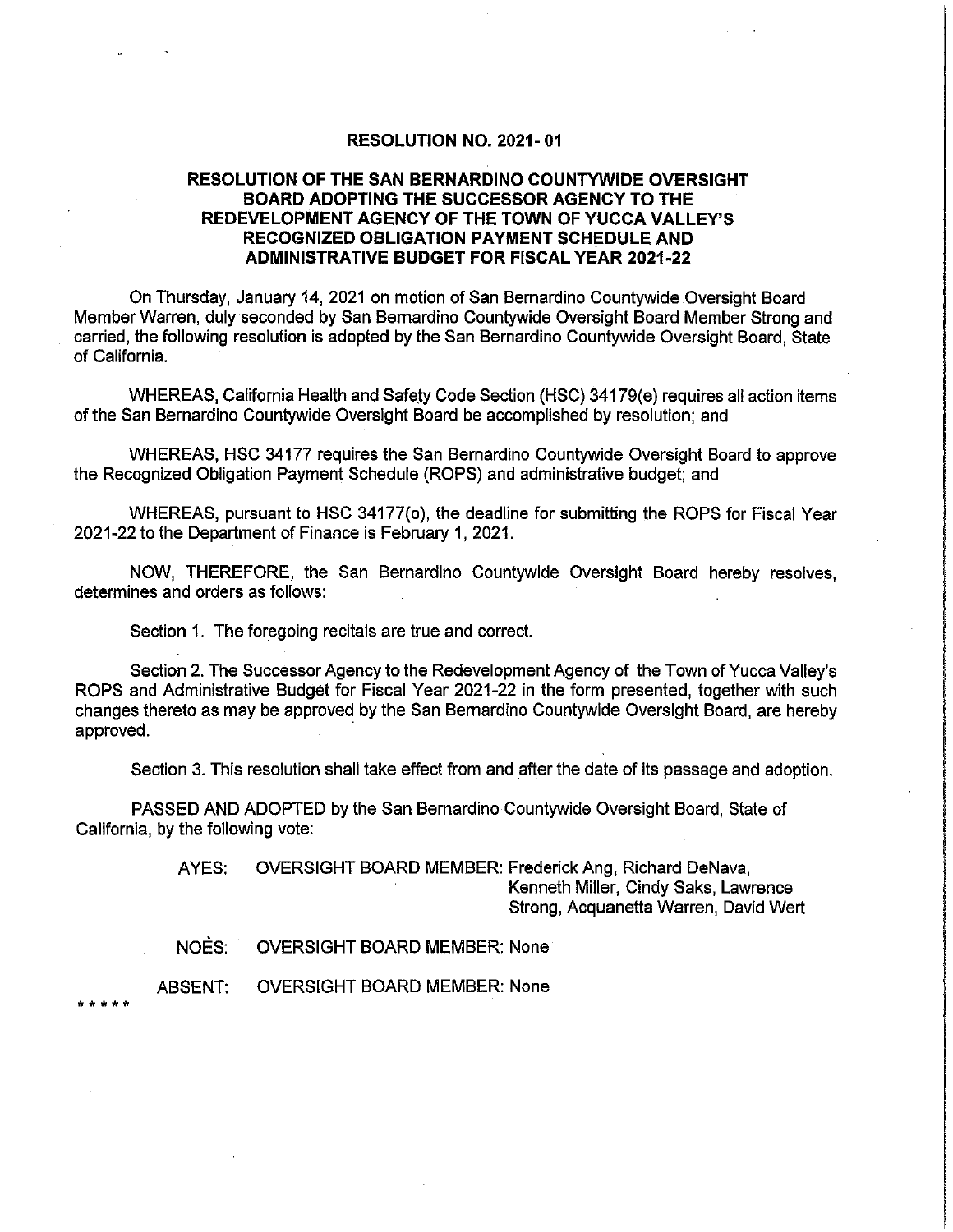# STATE OF CALIFORNIA

# SS.

#### COUNTY OF SAN BERNARDINO  $\lambda$

I, LYNNA MONELL, Secretary to the San Bernardino Countywide Oversight Board, State of California, hereby certify the foregoing to be a full, true and correct copy of the record of the action taken by the Countywide Oversight Board, by vote of the members present, as the same appears in the Official Minutes of said Board at its meeting of January 14, 2021. #1 LA

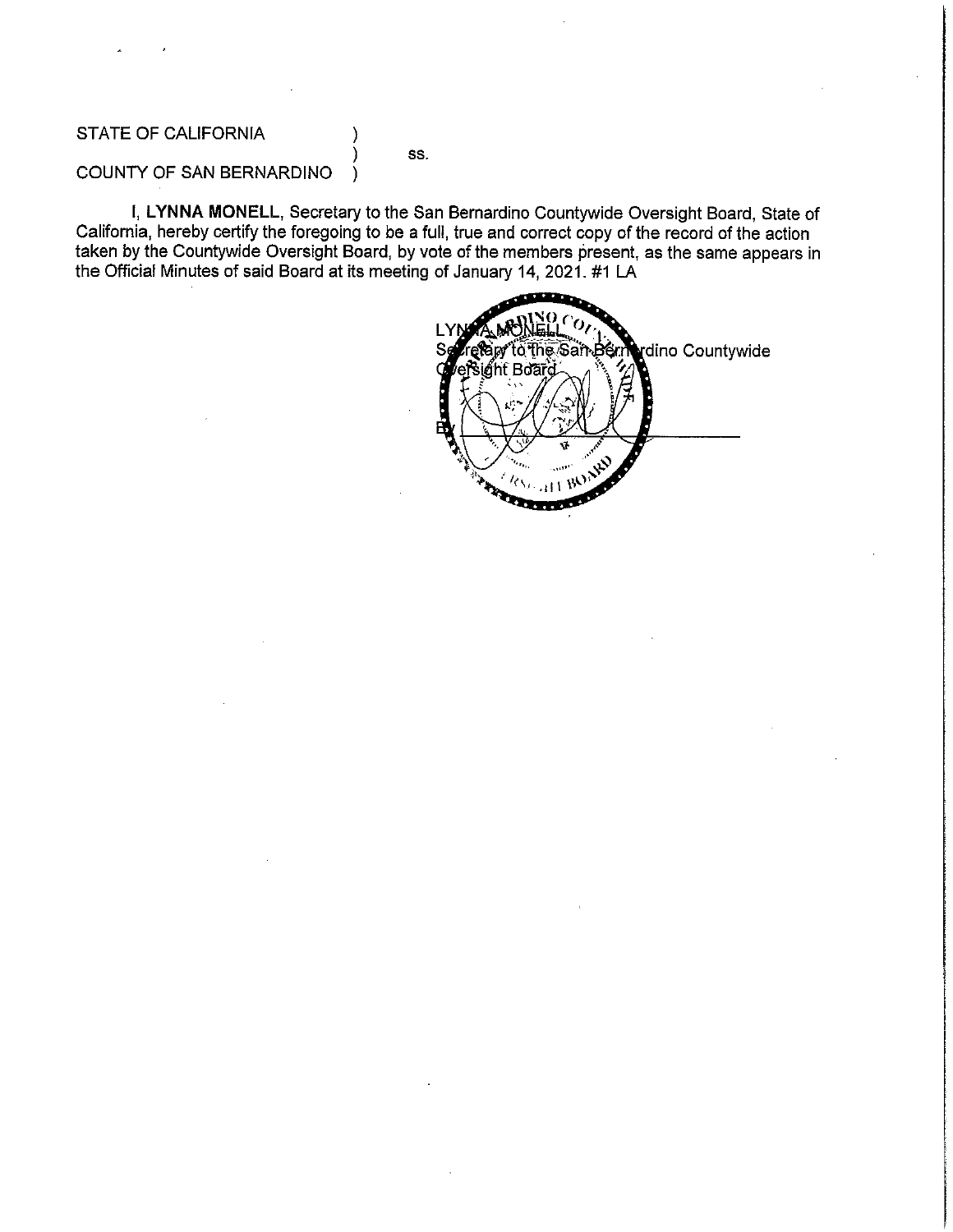# Recognized Obligation Payment Schedule (ROPS 21-22) - Summary Filed for the July 1, 2021 through June 30, 2022 Period

| San Bernardino<br>County:<br>21-22 B Total<br>21-22 A Total<br>(July - December)<br>(January - June)<br>Current Period Requested Funding for Enforceable Obligations (ROPS Detail)<br>Enforceable Obligations Funded as Follows (B+C+D):<br>A<br><b>Bond Proceeds</b><br>B<br>C.<br>Reserve Balance<br><b>Other Funds</b><br>D<br>374,602 \$<br>379,312 \$<br>Redevelopment Property Tax Trust Fund (RPTTF) (F+G):<br>E.<br>290,102<br>294,812<br>F.<br><b>RPTTF</b> |              |
|----------------------------------------------------------------------------------------------------------------------------------------------------------------------------------------------------------------------------------------------------------------------------------------------------------------------------------------------------------------------------------------------------------------------------------------------------------------------|--------------|
|                                                                                                                                                                                                                                                                                                                                                                                                                                                                      |              |
|                                                                                                                                                                                                                                                                                                                                                                                                                                                                      | ROPS 21-22 1 |
|                                                                                                                                                                                                                                                                                                                                                                                                                                                                      |              |
|                                                                                                                                                                                                                                                                                                                                                                                                                                                                      |              |
|                                                                                                                                                                                                                                                                                                                                                                                                                                                                      |              |
|                                                                                                                                                                                                                                                                                                                                                                                                                                                                      |              |
|                                                                                                                                                                                                                                                                                                                                                                                                                                                                      | 75           |
|                                                                                                                                                                                                                                                                                                                                                                                                                                                                      | 58           |
| 84,500<br>84,500<br>G<br><b>Administrative RPTTF</b>                                                                                                                                                                                                                                                                                                                                                                                                                 | 16           |
| 374,602 \$<br>379,312 \$<br>H<br><b>Current Period Enforceable Obligations (A+E):</b>                                                                                                                                                                                                                                                                                                                                                                                | 75           |

Certification of Oversight Board Chairman:

Pursuant to Section 34177 (o) of the Health and Safety Code, I<br>hereby certify that the above is a true and accurate Recognized Obligation Payment Schedule for the above named successor agency.

David Wert Chairman Name Title 1/14/2021 Date Signature<sup>®</sup>

| ۹<br>۰, |
|---------|
|---------|

| 3,914 |
|-------|
| 4,914 |
| 9,000 |
|       |

53,914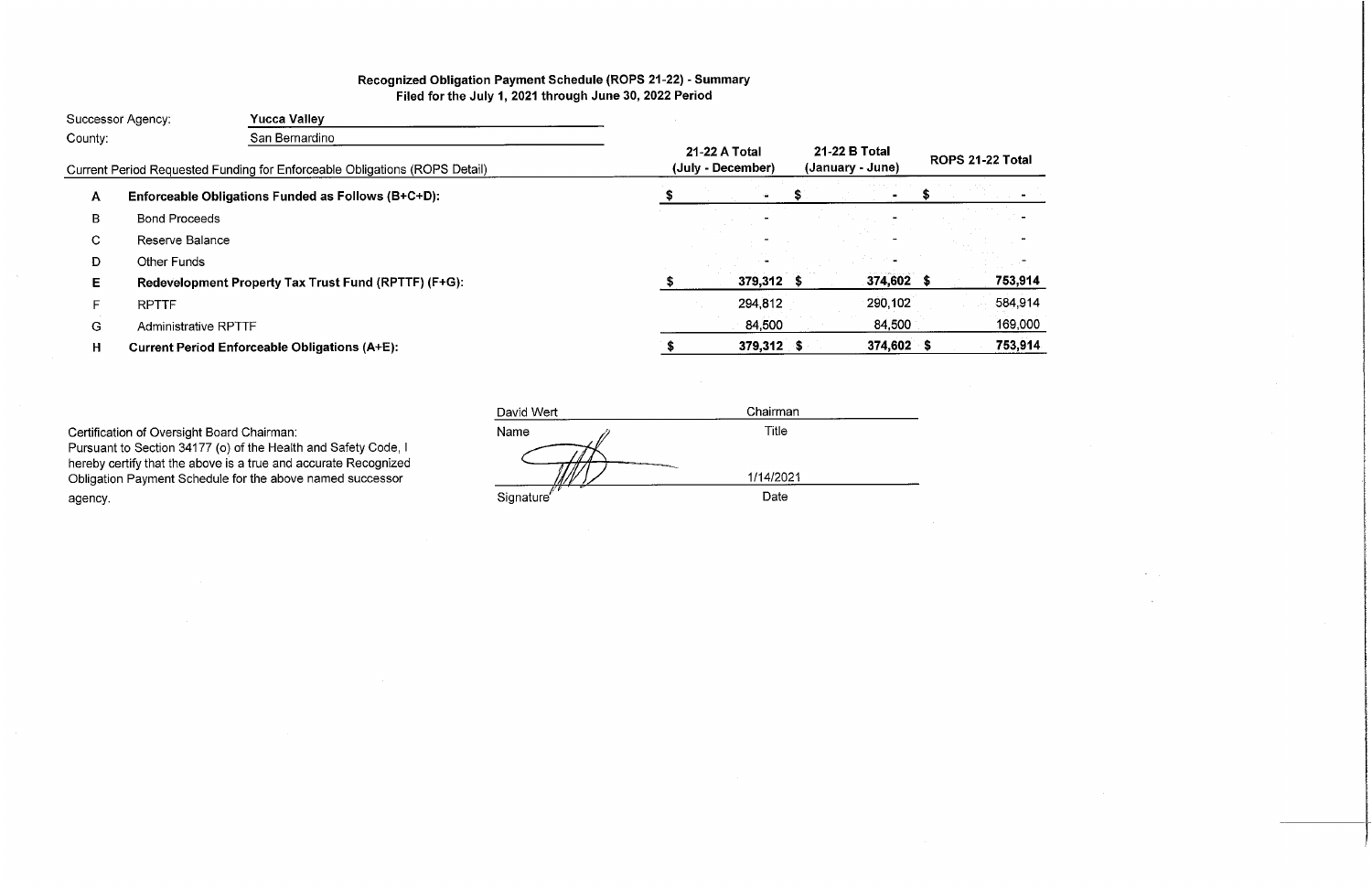|       | Yucca Valley Recognized Obligation Payment Schedule (ROPS 21-22) - ROPS Detail<br>July 1,2021 through June 30, 2022<br>(Report Amounts in Whole Dollars) |                           |                       |                                       |                      |                                                                                               |              |                            |              |                                                     |                                           |                           |                          |             |                                  |           |                                           |                      |                                                                    |
|-------|----------------------------------------------------------------------------------------------------------------------------------------------------------|---------------------------|-----------------------|---------------------------------------|----------------------|-----------------------------------------------------------------------------------------------|--------------|----------------------------|--------------|-----------------------------------------------------|-------------------------------------------|---------------------------|--------------------------|-------------|----------------------------------|-----------|-------------------------------------------|----------------------|--------------------------------------------------------------------|
| A.    |                                                                                                                                                          |                           |                       |                                       |                      |                                                                                               |              |                            | $\mathsf{J}$ | K                                                   | M                                         | N<br>$\mathbf{I}$         | $\overline{\phantom{a}}$ |             | Q                                |           | . T.                                      |                      |                                                                    |
|       |                                                                                                                                                          |                           |                       |                                       |                      |                                                                                               |              | Total                      |              |                                                     |                                           | 21-22 A (July - December) |                          |             |                                  |           | 21-22 B (January - June)                  |                      |                                                                    |
| Item# | Project Name/Debt Obligation                                                                                                                             |                           |                       | Contract/Agreement Contract/Agreement |                      | Description/Project Scope                                                                     | Project Area | Outstanding                | Retired      | <b>ROPS 21-22</b>                                   |                                           | <b>Fund Sources</b>       |                          |             | 21-22 A                          |           | <b>Fund Sources</b>                       |                      | 21-22 B                                                            |
|       |                                                                                                                                                          | Obligation Type           | <b>Execution Date</b> | Termination Date                      | Payee                |                                                                                               |              | Debt or                    |              | Total                                               |                                           |                           |                          |             | Total                            |           |                                           |                      | Total                                                              |
|       |                                                                                                                                                          |                           |                       |                                       |                      |                                                                                               |              | Obligation                 |              |                                                     | Bond Proceeds Reserve Balance Other Funds |                           | RPTTF                    | Admin RPTTF |                                  |           | Bond Proceeds Reserve Balance Other Funds | RPTTF<br>Admin RPTTF |                                                                    |
|       |                                                                                                                                                          |                           |                       |                                       |                      |                                                                                               |              | $\frac{1}{2}$ \$ 9.929.151 |              |                                                     | $\sim$ 18<br>$ \sim$                      | $\sim$ $\sim$ $\sim$      | 294,812 \$               | $84,500$ \$ | 379,312 \$                       | $\sim$ 18 | $\sim$ 18                                 | $290,102$ \$         | 84,500 \$ 374,602                                                  |
|       | 1 2008 Tax Allocation Bonds                                                                                                                              | Bonds Issued On 6/1/2008  |                       | 6/30/2038                             | Bank of New York     | Debt Service                                                                                  | One          |                            |              |                                                     |                                           |                           |                          |             |                                  |           |                                           |                      |                                                                    |
|       |                                                                                                                                                          | or Before 12/31/10        |                       |                                       |                      |                                                                                               |              |                            | Y            |                                                     |                                           |                           |                          |             |                                  |           |                                           |                      |                                                                    |
|       | 3 Successor Agency Administration                                                                                                                        | <b>Admin Costs</b>        | 7/1/2021              | 6/30/2022                             | Town of Yucca Valley | Personnel and other administrative One                                                        |              |                            |              |                                                     |                                           |                           |                          |             |                                  |           |                                           |                      |                                                                    |
|       |                                                                                                                                                          |                           |                       |                                       |                      | costs                                                                                         |              |                            | N            | 169,000                                             |                                           |                           |                          | $84,500$ \$ | 84,500                           |           |                                           | 84,500 \$            | 84,500                                                             |
|       | 15 SERAF Repayment                                                                                                                                       | SERAF/ERAF                | 6/30/2010             | 6/30/2017                             | Town of Yucca Valley | Repayment of SERAF payable not One<br>Successor Housing Fund paid due to prior ROPS shortfall |              |                            |              |                                                     |                                           |                           |                          |             |                                  |           |                                           |                      |                                                                    |
|       |                                                                                                                                                          |                           |                       |                                       |                      |                                                                                               |              |                            | $\vee$       |                                                     |                                           |                           |                          |             |                                  |           |                                           |                      | s.                                                                 |
|       | 21 2008 Tax Allocation Bonds                                                                                                                             | Fees                      | 6/1/2008              | 6/30/2038                             | Bank of New York     | Annual Bond Admin Fees                                                                        | One          | $\sim$                     | Y S          | $\sim 10^{-1}$                                      |                                           |                           |                          |             | $\sim 10^{-1}$                   |           |                                           |                      | S<br>$\sim 100$                                                    |
|       | 22 2008 Tax Allocation Bonds                                                                                                                             | Fees                      | 6/1/2008              | 6/30/2038                             |                      | Villdan Financial Services Annual Continuing Disclosure Prep One<br>Fees                      |              |                            | $\vee$       |                                                     |                                           |                           |                          |             |                                  |           |                                           |                      | $\mathsf{s}$                                                       |
|       | 29 2018 Tax Allocation Bond Refunding                                                                                                                    | Refunding Bonds 7/26/2018 |                       | 6/30/2038                             | Bank of New York     | Debt Service                                                                                  | One          |                            |              |                                                     |                                           |                           |                          |             |                                  |           |                                           |                      |                                                                    |
|       |                                                                                                                                                          | <b>Issued After</b>       |                       |                                       |                      |                                                                                               |              |                            |              |                                                     |                                           |                           |                          |             |                                  |           |                                           |                      |                                                                    |
|       |                                                                                                                                                          | 6/27/12                   |                       |                                       |                      |                                                                                               |              | 9,929,151                  | N            | 584,914                                             |                                           |                           | 294,812                  |             | 294,812                          |           |                                           | 290,102              | 290,102<br>$\mathbf{s}$<br>$\mathbf{s}$                            |
|       |                                                                                                                                                          |                           |                       |                                       |                      |                                                                                               |              |                            |              | $\sim$<br>$\sim$                                    |                                           |                           |                          |             | $\sim$<br>the con-               |           |                                           |                      | ٠.<br>$\mathbf{s}$<br>$\sim$                                       |
|       |                                                                                                                                                          |                           |                       |                                       |                      |                                                                                               |              |                            |              | $\sim$                                              |                                           |                           |                          |             | $\sim$                           |           |                                           |                      | $\sqrt{3}$<br>$\sim$                                               |
|       |                                                                                                                                                          |                           |                       |                                       |                      |                                                                                               |              |                            |              | $\sim$                                              |                                           |                           |                          |             | $\sim$                           |           |                                           |                      | $\mathfrak{s}$                                                     |
|       |                                                                                                                                                          |                           |                       |                                       |                      |                                                                                               |              |                            |              | $\sim$                                              |                                           |                           |                          |             | $\sim$                           |           |                                           |                      | $\mathsf{s}$<br>$\sim$                                             |
|       |                                                                                                                                                          |                           |                       |                                       |                      |                                                                                               |              |                            |              | $\sim$<br>$\sim$                                    |                                           |                           |                          |             | $\sim$                           |           |                                           |                      | $\sqrt{S}$<br>$\sim$<br>$\sqrt{s}$<br>$\sim$                       |
|       |                                                                                                                                                          |                           |                       |                                       |                      |                                                                                               |              |                            |              | $\sim$                                              |                                           |                           |                          |             | $\sim$                           |           |                                           |                      | $\sqrt{S}$<br>$\sim$                                               |
|       |                                                                                                                                                          |                           |                       |                                       |                      |                                                                                               |              |                            |              | $\sim$                                              |                                           |                           |                          |             | $\sim$                           |           |                                           |                      | $\sqrt{2}$<br>$\sim$                                               |
|       |                                                                                                                                                          |                           |                       |                                       |                      |                                                                                               |              |                            |              | $\sim$                                              |                                           |                           |                          |             |                                  |           |                                           |                      | $\sqrt{S}$<br>$\sim$                                               |
|       |                                                                                                                                                          |                           |                       |                                       |                      |                                                                                               |              |                            |              | $\sim$                                              |                                           |                           |                          |             | $\sim 10^{-11}$                  |           |                                           |                      | s<br>$\sim$ 100 $\pm$                                              |
|       |                                                                                                                                                          |                           |                       |                                       |                      |                                                                                               |              |                            |              | ÷<br>$\sim$                                         |                                           |                           |                          |             | $\sim$<br>$\sim$                 |           |                                           |                      | $\sqrt{3}$<br>$\sim$<br>$\sqrt{S}$<br>$\sim$                       |
|       |                                                                                                                                                          |                           |                       |                                       |                      |                                                                                               |              |                            |              | $\overline{\phantom{a}}$                            |                                           |                           |                          |             |                                  |           |                                           |                      | $\sqrt{3}$<br>÷.                                                   |
|       |                                                                                                                                                          |                           |                       |                                       |                      |                                                                                               |              |                            |              | l \$<br>$\sim$                                      |                                           |                           |                          |             | <b>Contract</b>                  |           |                                           |                      | $\int$<br>$\sim$ 100 $\mu$                                         |
|       |                                                                                                                                                          |                           |                       |                                       |                      |                                                                                               |              |                            |              | ÷<br>-S                                             |                                           |                           |                          |             | $\sim$                           |           |                                           |                      | $\sqrt{3}$<br>$\sim$                                               |
|       |                                                                                                                                                          |                           |                       |                                       |                      |                                                                                               |              |                            |              | $\sim$<br>-S.                                       |                                           |                           |                          |             | $\sim 10^{-1}$                   |           |                                           |                      | S<br>$\sim$                                                        |
|       |                                                                                                                                                          |                           |                       |                                       |                      |                                                                                               |              |                            |              | $\sim$<br>l \$<br>$\sim 10^{-1}$                    |                                           |                           |                          |             | $\sim$<br><b>Contract</b>        |           |                                           |                      | $\mathfrak{s}$<br>$\sim$<br>S<br>$\sim 100$                        |
|       |                                                                                                                                                          |                           |                       |                                       |                      |                                                                                               |              |                            |              | $\sim$                                              |                                           |                           |                          |             | $\sim$                           |           |                                           |                      | $\mathsf{S}$<br>$\sim$                                             |
|       |                                                                                                                                                          |                           |                       |                                       |                      |                                                                                               |              |                            |              | $\sim$<br>s.                                        |                                           |                           |                          |             | $\sim 10^{-11}$                  |           |                                           |                      | $\sqrt{S}$<br>$\sim$                                               |
|       |                                                                                                                                                          |                           |                       |                                       |                      |                                                                                               |              |                            |              | $\sim$                                              |                                           |                           |                          |             | $\sim$                           |           |                                           |                      | $\mathcal{S}$<br>$\sim$                                            |
|       |                                                                                                                                                          |                           |                       |                                       |                      |                                                                                               |              |                            |              | $\sim$<br>$\sim$                                    |                                           |                           |                          |             | <b>Service</b><br>$\sim$         |           |                                           |                      | $\sqrt{s}$<br>$\sim$<br>$\mathcal{S}$<br>$\sim$                    |
|       |                                                                                                                                                          |                           |                       |                                       |                      |                                                                                               |              |                            |              | $\sim$                                              |                                           |                           |                          |             | $\sim$                           |           |                                           |                      | $\mathcal{S}$                                                      |
|       |                                                                                                                                                          |                           |                       |                                       |                      |                                                                                               |              |                            |              | $\sim$                                              |                                           |                           |                          |             | $\sim$                           |           |                                           |                      | $\mathsf{s}$<br>$\sim$                                             |
|       |                                                                                                                                                          |                           |                       |                                       |                      |                                                                                               |              |                            |              | $\sim$                                              |                                           |                           |                          |             | $\sim$                           |           |                                           |                      | $\sqrt{S}$<br>$\sim$                                               |
|       |                                                                                                                                                          |                           |                       |                                       |                      |                                                                                               |              |                            |              | $\sim$<br>$\sim$                                    |                                           |                           |                          |             | $\sim 10^{-11}$<br>$\sim$        |           |                                           |                      | $\sqrt{s}$<br>$\sim$<br>$\mathfrak{s}$                             |
|       |                                                                                                                                                          |                           |                       |                                       |                      |                                                                                               |              |                            |              | $\sim$                                              |                                           |                           |                          |             | $\sim$                           |           |                                           |                      | $\mathsf{s}$<br>$\sim$                                             |
|       |                                                                                                                                                          |                           |                       |                                       |                      |                                                                                               |              |                            |              | $\overline{\phantom{a}}$                            |                                           |                           |                          |             |                                  |           |                                           |                      | $\mathfrak{s}$                                                     |
|       |                                                                                                                                                          |                           |                       |                                       |                      |                                                                                               |              |                            |              | $\sim$                                              |                                           |                           |                          |             | $\sim 10^{-11}$                  |           |                                           |                      | $\sqrt{s}$<br>$\sim$                                               |
|       |                                                                                                                                                          |                           |                       |                                       |                      |                                                                                               |              |                            |              | $\sim$                                              |                                           |                           |                          |             | $\sim$<br>$\sim$                 |           |                                           |                      | $\sqrt{S}$<br>$\cdot$<br>$\sim$                                    |
|       |                                                                                                                                                          |                           |                       |                                       |                      |                                                                                               |              |                            |              | $\sim$                                              |                                           |                           |                          |             |                                  |           |                                           |                      | $\mathsf{S}$<br>$\sqrt{S}$<br>$\sim$                               |
|       |                                                                                                                                                          |                           |                       |                                       |                      |                                                                                               |              |                            |              | $\sim$                                              |                                           |                           |                          |             | $\sim 10^{-11}$                  |           |                                           |                      | $\sqrt{s}$<br>$\sim$                                               |
|       |                                                                                                                                                          |                           |                       |                                       |                      |                                                                                               |              |                            |              | ÷                                                   |                                           |                           |                          |             | $\sim$                           |           |                                           |                      | $\sqrt{3}$<br>$\sim$                                               |
|       |                                                                                                                                                          |                           |                       |                                       |                      |                                                                                               |              |                            |              | $\sim$                                              |                                           |                           |                          |             | $\sim$                           |           |                                           |                      | $\sqrt{S}$<br>$\sim$                                               |
|       |                                                                                                                                                          |                           |                       |                                       |                      |                                                                                               |              |                            |              | $\overline{\phantom{a}}$<br>$\mathcal{L}$<br>$\sim$ |                                           |                           |                          |             | $\sim$<br>$\sim 10^{-1}$         |           |                                           |                      | $\sqrt{3}$<br>÷.<br>$\sqrt{S}$<br>$\sim$                           |
|       |                                                                                                                                                          |                           |                       |                                       |                      |                                                                                               |              |                            |              | Ŧ<br>-S                                             |                                           |                           |                          |             | $\sim$                           |           |                                           |                      | $\int$<br>$\sim$                                                   |
|       |                                                                                                                                                          |                           |                       |                                       |                      |                                                                                               |              |                            |              | -S.<br>$\sim$                                       |                                           |                           |                          |             | $\sim 10^{-1}$                   |           |                                           |                      | S<br>$\sim$                                                        |
|       |                                                                                                                                                          |                           |                       |                                       |                      |                                                                                               |              |                            |              | $\sim$                                              |                                           |                           |                          |             | $\sim$                           |           |                                           |                      | $\mathfrak{s}$<br>$\sim$                                           |
|       |                                                                                                                                                          |                           |                       |                                       |                      |                                                                                               |              |                            |              | $\sim$<br>l \$                                      |                                           |                           |                          |             | $\sim 10^{-11}$                  |           |                                           |                      | $\mathsf{S}$<br>$\sim$ 100 $\mu$<br>$\sim$                         |
|       |                                                                                                                                                          |                           |                       |                                       |                      |                                                                                               |              |                            |              | $\sim$<br>$\sim$<br>s.                              |                                           |                           |                          |             | $\sim$<br>$\sim 10^{-1}$         |           |                                           |                      | $\mathsf{S}$<br>$\mathsf{S}$<br>$\sim$                             |
|       |                                                                                                                                                          |                           |                       |                                       |                      |                                                                                               |              |                            |              | $\sim$                                              |                                           |                           |                          |             | $\sim$                           |           |                                           |                      | $\mathcal{S}$<br>$\sim$                                            |
|       |                                                                                                                                                          |                           |                       |                                       |                      |                                                                                               |              |                            |              | $\sim$<br>- \$                                      |                                           |                           |                          |             | $\sim$                           |           |                                           |                      | $\sqrt{s}$<br>$\sim$                                               |
|       |                                                                                                                                                          |                           |                       |                                       |                      |                                                                                               |              |                            |              | $\sim$                                              |                                           |                           |                          |             | $\sim$                           |           |                                           |                      | $\mathcal{S}$<br>$\sim$                                            |
|       |                                                                                                                                                          |                           |                       |                                       |                      |                                                                                               |              |                            |              | $\sim$<br>$\sim$                                    |                                           |                           |                          |             | $\sim$<br>$\sim$ $-$             |           |                                           |                      | $\sqrt{s}$<br>$\sim$<br>$\mathsf{s}$<br>$\sim$                     |
|       |                                                                                                                                                          |                           |                       |                                       |                      |                                                                                               |              |                            |              | $\sim$                                              |                                           |                           |                          |             | $\sim$                           |           |                                           |                      | $\sqrt{3}$<br>$\sim$                                               |
|       |                                                                                                                                                          |                           |                       |                                       |                      |                                                                                               |              |                            |              | $\sim$                                              |                                           |                           |                          |             | $\sim 10^{-11}$                  |           |                                           |                      | $\sqrt{s}$<br>$\sim$                                               |
|       |                                                                                                                                                          |                           |                       |                                       |                      |                                                                                               |              |                            |              | $\sim$                                              |                                           |                           |                          |             | $\sim$                           |           |                                           |                      | $\mathsf{S}$                                                       |
|       |                                                                                                                                                          |                           |                       |                                       |                      |                                                                                               |              |                            |              | $\sim$                                              |                                           |                           |                          |             | $\sim 10^{-11}$                  |           |                                           |                      | $\mathbf{s}$<br>$\sim$                                             |
|       |                                                                                                                                                          |                           |                       |                                       |                      |                                                                                               |              |                            |              | $\overline{\phantom{a}}$<br>$\sim$                  |                                           |                           |                          |             | $\sim 10^{-1}$                   |           |                                           |                      | $\mathfrak{s}$<br>$\overline{\phantom{a}}$<br>$\sqrt{s}$<br>$\sim$ |
|       |                                                                                                                                                          |                           |                       |                                       |                      |                                                                                               |              |                            |              | $\sim$                                              |                                           |                           |                          |             | $\sim$                           |           |                                           |                      | $\sqrt{S}$<br>$\sim$                                               |
|       |                                                                                                                                                          |                           |                       |                                       |                      |                                                                                               |              |                            |              | $\sim$                                              |                                           |                           |                          |             | $\sim$                           |           |                                           |                      | $\sqrt{s}$<br>$\sim$                                               |
|       |                                                                                                                                                          |                           |                       |                                       |                      |                                                                                               |              |                            |              |                                                     |                                           |                           |                          |             |                                  |           |                                           |                      | $\circ$<br>$\overline{\phantom{a}}$                                |
|       |                                                                                                                                                          |                           |                       |                                       |                      |                                                                                               |              |                            |              | l \$<br>$\sim$                                      |                                           |                           |                          |             | $\mathbf{s}$<br>$\sim$ 100 $\pm$ |           |                                           |                      | $\sqrt{s}$<br>$\sim$                                               |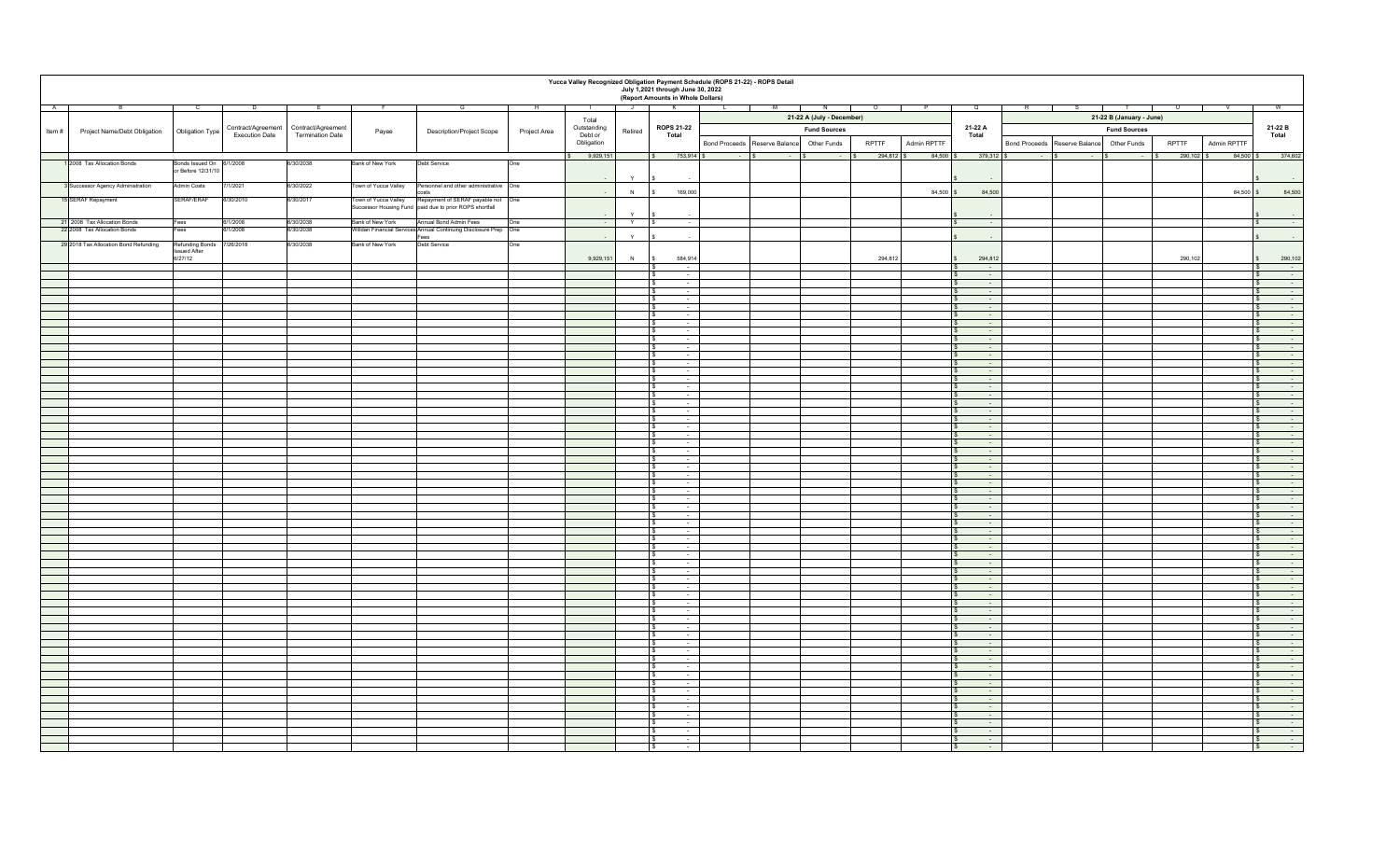# **Yucca Valley Recognized Obligation Payment Schedule (ROPS 21-22) - Report of Cash Balances July 1, 2018 through June 30, 2019 (Report Amounts in Whole Dollars)**

| $\boldsymbol{\mathsf{A}}$ | B                                                                                                                                                             | C                                     | D                    | E.                                                                                                | F                                  | G                                  | H                                                                                    |
|---------------------------|---------------------------------------------------------------------------------------------------------------------------------------------------------------|---------------------------------------|----------------------|---------------------------------------------------------------------------------------------------|------------------------------------|------------------------------------|--------------------------------------------------------------------------------------|
|                           |                                                                                                                                                               |                                       |                      | <b>Fund Sources</b>                                                                               |                                    |                                    |                                                                                      |
|                           |                                                                                                                                                               |                                       | <b>Bond Proceeds</b> | <b>Reserve Balance</b>                                                                            | <b>Other Funds</b>                 | <b>RPTTF</b>                       |                                                                                      |
|                           | <b>ROPS 18-19 Cash Balances</b><br>$(07/01/18 - 06/30/19)$                                                                                                    | Bonds issued on or<br>before 12/31/10 | after 01/01/11       | Prior ROPS RPTTF<br>and Reserve<br>Bonds issued on or   Balances retained for<br>future period(s) | Rent,<br>Grants,<br>Interest, etc. | Non-Admin<br>and<br>Admin          | <b>Comments</b>                                                                      |
|                           |                                                                                                                                                               |                                       |                      |                                                                                                   |                                    |                                    |                                                                                      |
|                           | Beginning Available Cash Balance (Actual 07/01/18)<br>RPTTF amount should exclude "A" period distribution amount                                              |                                       |                      |                                                                                                   |                                    |                                    | G1. Negative cash balance carried forward per                                        |
|                           | 2 Revenue/Income (Actual 06/30/19)                                                                                                                            |                                       | 743,203              |                                                                                                   |                                    |                                    | (6,635) shortage from FY15-16 ROPS.                                                  |
|                           | RPTTF amount should tie to the ROPS 18-19 total distribution<br>from the County Auditor-Controller                                                            |                                       |                      |                                                                                                   | 7,852                              |                                    | 1,012,703   F2. Cash with Fiscal Agent Interest earned                               |
|                           | 3 Expenditures for ROPS 18-19 Enforceable Obligations<br>(Actual 06/30/19)                                                                                    |                                       | 743,203              |                                                                                                   |                                    |                                    | D3. 2008 Bonds Cash with Fiscal Agent applied to<br>884,408   refinance in FY2018-19 |
| 4                         | Retention of Available Cash Balance (Actual 06/30/19)<br>RPTTF amount retained should only include the amounts<br>distributed as reserve for future period(s) |                                       |                      |                                                                                                   |                                    |                                    |                                                                                      |
|                           | 5 ROPS 18-19 RPTTF Prior Period Adjustment<br>RPTTF amount should tie to the Agency's ROPS 18-19 PPA<br>form submitted to the CAC                             |                                       |                      | No entry required                                                                                 |                                    | 129,755 Confirmed with PPA FY18/19 |                                                                                      |
| 6                         | Ending Actual Available Cash Balance (06/30/19)<br>C to F = $(1 + 2 - 3 - 4)$ , G = $(1 + 2 - 3 - 4 - 5)$                                                     | $0$   \$<br>\$                        |                      | $0$   \$<br>$0$   \$                                                                              | $7,852$ \$                         | (8,095)                            |                                                                                      |